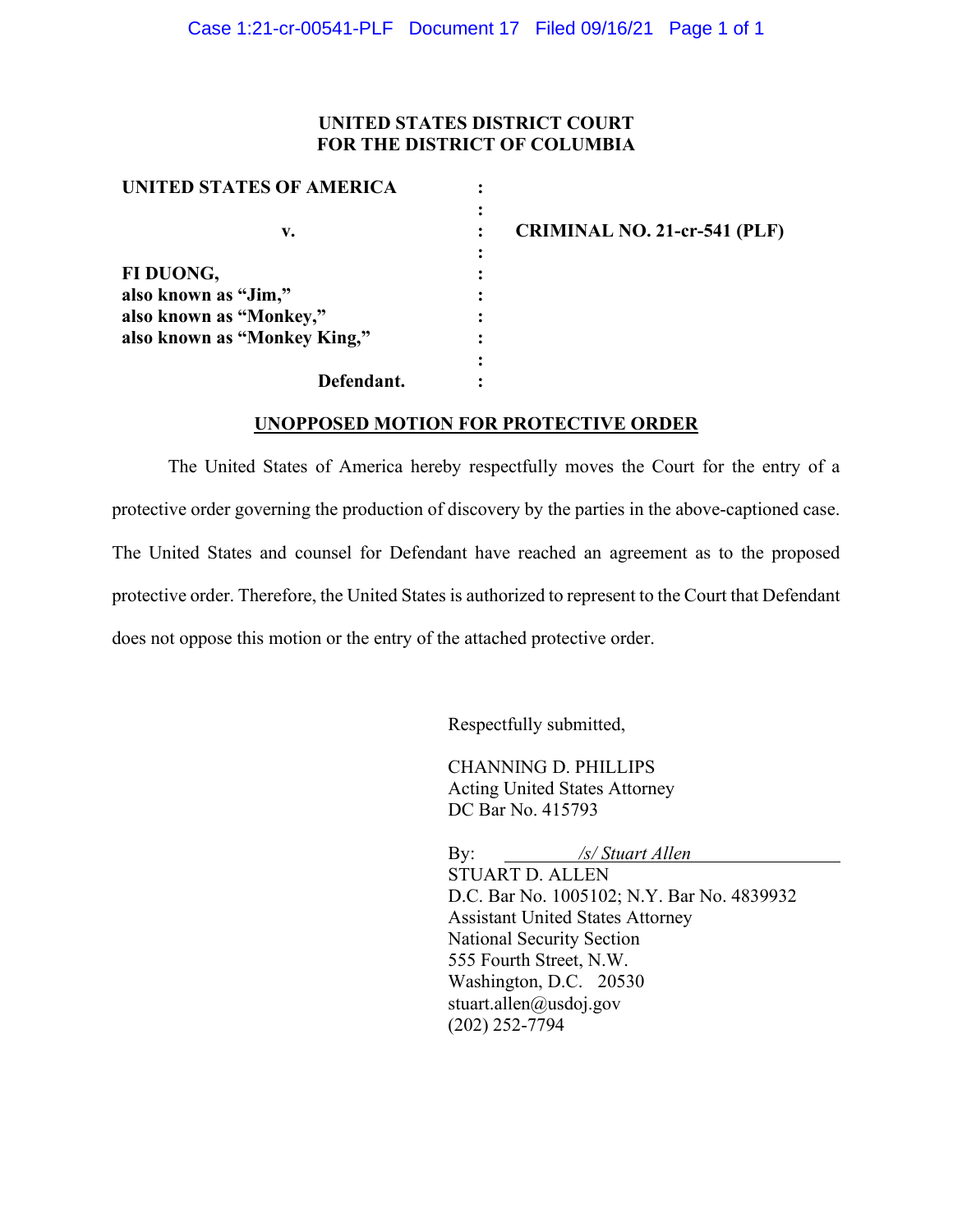## **UNITED STATES DISTRICT COURT FOR THE DISTRICT OF COLUMBIA**

| UNITED STATES OF AMERICA     |                |                                     |
|------------------------------|----------------|-------------------------------------|
|                              | $\ddot{\cdot}$ |                                     |
| v.                           |                | <b>CRIMINAL NO. 21-cr-541 (PLF)</b> |
|                              |                |                                     |
| FI DUONG,                    |                |                                     |
| also known as "Jim,"         |                |                                     |
| also known as "Monkey,"      |                |                                     |
| also known as "Monkey King," |                |                                     |
|                              |                |                                     |
| Defendant.                   |                |                                     |

# **PROTECTIVE ORDER GOVERNING DISCOVERY**

To expedite the flow of discovery material between the parties and adequately protect the United States' legitimate interests, it is, pursuant to the Court's authority under Fed. R. Crim. P. 16(d)(1) and with the consent of the parties, ORDERED:

1. **Materials Subject to this Order.** This Order governs materials provided by the

United States at any stage of discovery during this case and which the United States has

identified as either "Sensitive" or "Highly Sensitive." Examples of materials that the United

States may designate as "Sensitive" or "Highly Sensitive" pursuant to this Order include but are

not limited to:

- a. Personal identity information as identified in Rule 49.1 of the Federal Rules of Criminal Procedure, as well as telephone numbers, email addresses, driver's license numbers, and similar unique identifying information;
- b. Information regarding the government's confidential sources;
- c. Information that may jeopardize witness security;
- d. Contact information for, photographs of, and private conversations with individuals that do not appear to be related to the criminal conduct in this case;
- e. Medical or mental health records;
- f. Sources and methods law-enforcement officials have used, and will continue to use, to investigate other criminal conduct related to the publicly filed charges;
- g. Surveillance camera footage from the U.S. Capitol Police's extensive system of cameras on U.S. Capitol grounds;<sup>1</sup>

<sup>&</sup>lt;sup>1</sup> To be clear, this does not include footage from body worn cameras from other police departments that responded on January 6, 2021, the vast amount of which the United States will *not* designate as Sensitive or Highly Sensitive.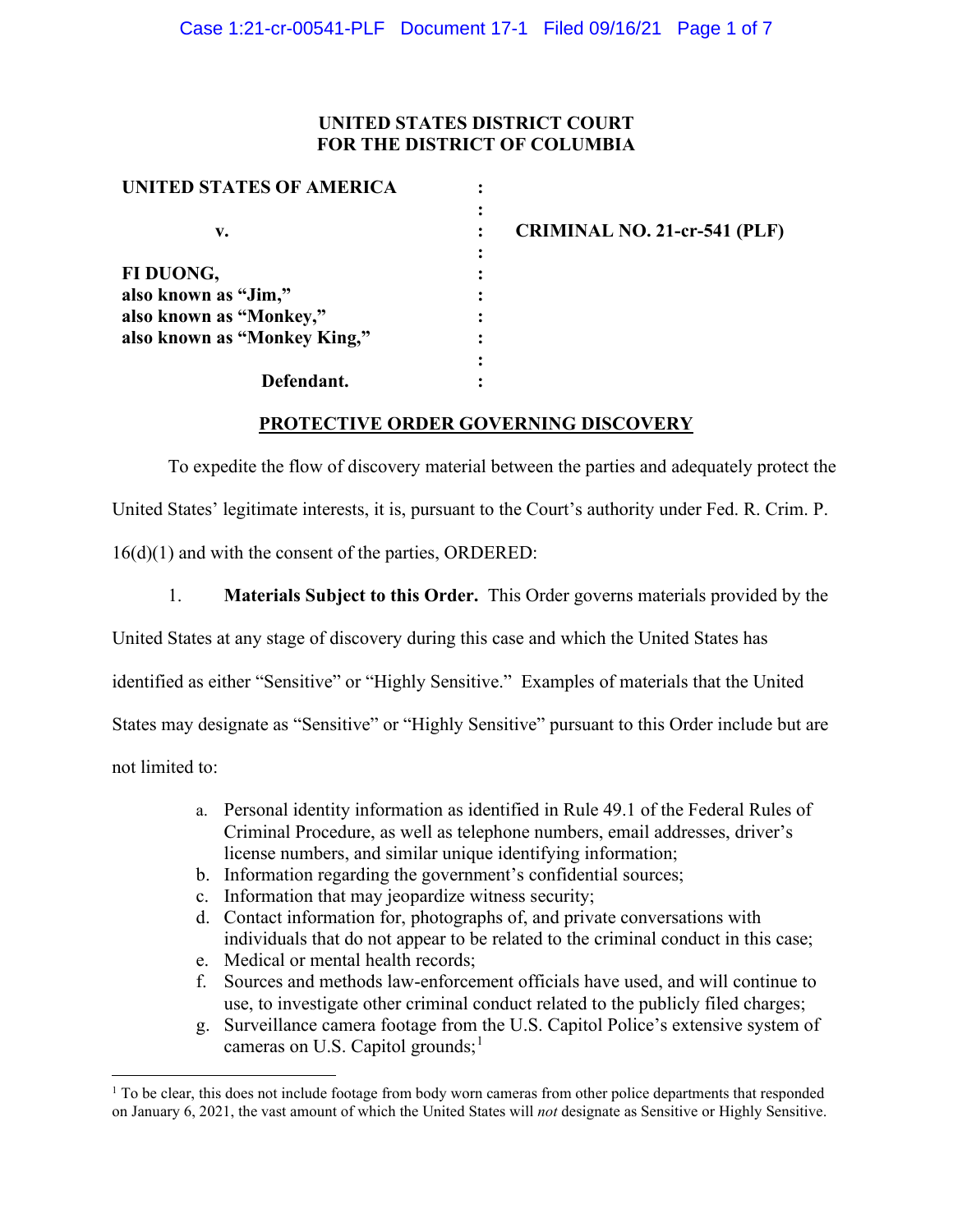- h. Repair estimates from the Architect of the Capitol;
- i. Materials designated as "security information" pursuant 2 U.S.C. §1979; and
- j. Tax returns or tax information.

This Order will not be used to designate materials as Sensitive or Highly Sensitive unless such designation is necessary for one of the reasons stated in this paragraph or for a similar reason not anticipated by this Order. The government agrees to make every effort to provide discovery in a manner that will allow for most discovery to be produced without such designations.

2. **Defendant.** Any reference to "Defendant" herein refers individually to each

defendant identified in the caption above.

3. **Legal Defense Team.** The "legal defense team" includes defense counsel

(defined as counsel of record in this case, including any post-conviction or appellate counsel)

and any attorneys, investigators, paralegals, support staff, and expert witnesses who are advising

or assisting defense counsel in connection with this case.

# 4. **Rules for the Handling of Sensitive and Highly Sensitive Materials.**

- a. **Limitations on Use.** Defendant and the legal defense team may use Sensitive and Highly Sensitive discovery materials solely in connection with the defense of this case and any other case connected to the events at the United States Capitol on January 6, 2021, including any post-conviction or appellate litigation, and for no other purpose, and in connection with no other proceeding, without further order of this Court.
- b. **Limitations on Dissemination.** No Sensitive or Highly Sensitive materials, or the information contained therein, may be disclosed to any persons other than Defendant, the legal defense team, or the person to whom the Sensitive or Highly Sensitive information solely and directly pertains or his/her counsel, without agreement of the United States or prior authorization from the Court.
- c. **Limitations on Reproduction.** Defendant, the legal defense team, and authorized persons shall not copy or reproduce the Sensitive or Highly Sensitive materials except in order to provide copies of the materials for use in connection with this case by Defendant, the legal defense team, the person to whom the Sensitive or Highly Sensitive information solely and directly

<sup>(</sup>Body worn camera footage will be marked Sensitive or Highly Sensitive only if it contains material described in paragraph one above or for a similar reason not anticipated by this Order.)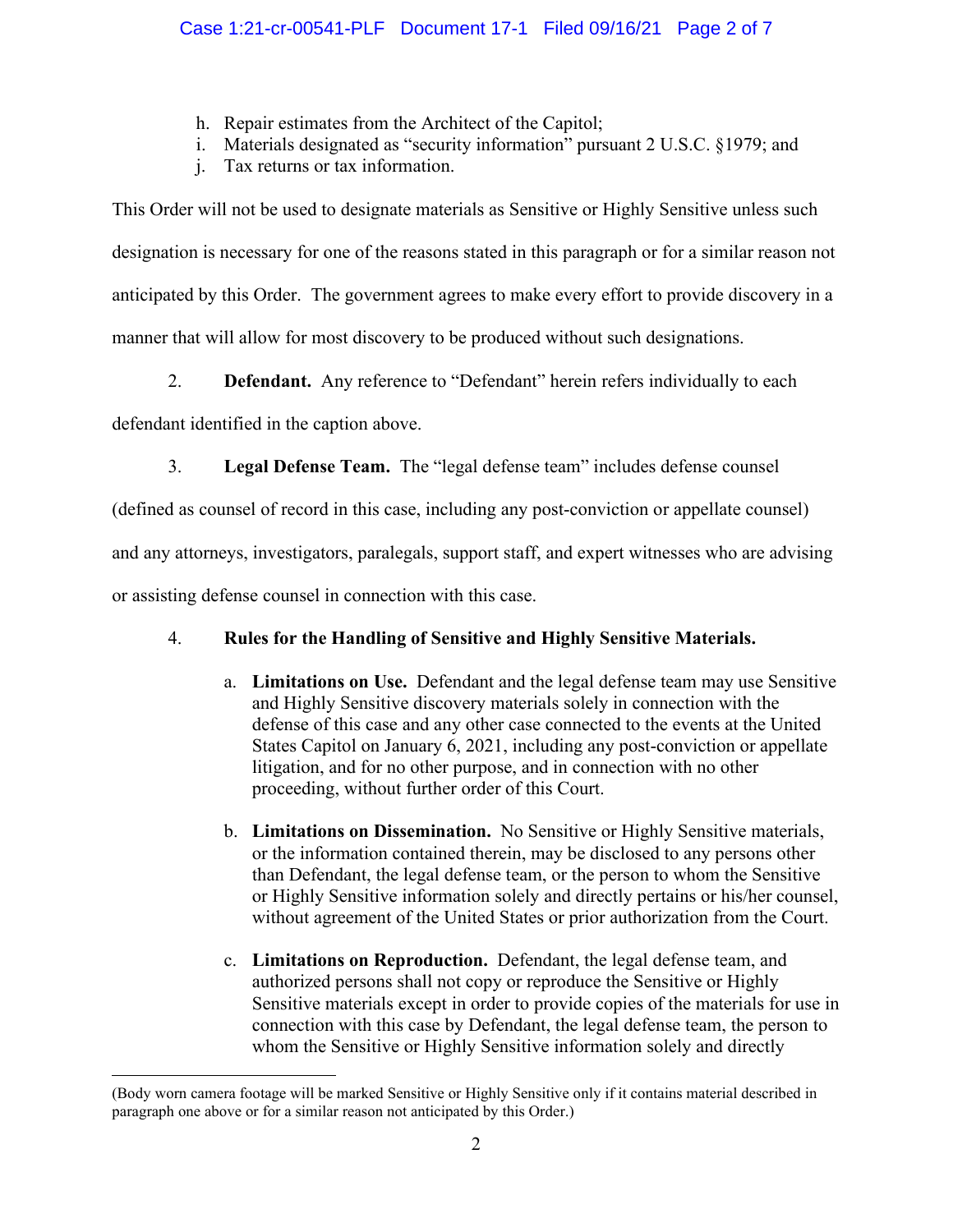pertains or his/her counsel, and other persons to whom the Court may authorize disclosure (collectively, "authorized persons").

If defense counsel provides Defendant access to Sensitive or Highly Sensitive materials, defense counsel must advise Defendant that Defendant may not record any personal identity information as identified in Rule 49.1 of the Federal Rules of Criminal Procedure or any telephone numbers, email addresses, driver's license numbers, and similar unique identifying information. By signing the attached affirmation, Defendant agrees not to do so.

Copies and reproductions, and any notes or records made in relation to the contents of the Sensitive and Highly Sensitive materials, are to be treated in the same manner as the original materials.

- d. **Court Filings.** Absent prior agreement by the parties or permission from the Court, no party shall disclose materials designated as Sensitive or Highly Sensitive in any public filing with the Court. Such materials shall be submitted under seal in accordance with Local Criminal Rule 49(f)(6). The Clerk of Court shall accept for filing under seal any filings made in compliance with that Rule and so marked by the parties pursuant to this Order.
- e. **Court Hearings.** The restrictions in this Order shall not limit either party in the use of the materials in judicial proceedings in this case. The procedures for use of designated Sensitive and Highly Sensitive materials during any hearing or the trial of this matter shall be determined by the parties and the Court in advance of the hearing or trial. No party shall disclose materials designated Sensitive or Highly Sensitive in open court without agreement by the parties that such materials may be disclosed in open court or prior authorization by the Court.

# 5. **Additional Rules for Handling of Sensitive Materials.** The following

additional terms apply to Sensitive materials:

a. **Storage.** Sensitive materials must be maintained in the custody and control of Defendant, the legal defense team, and authorized persons. This restriction shall not apply to the person to whom the Sensitive information solely and directly pertains or his/her attorney.

# 6. **Additional Rules for Handling of Highly Sensitive Materials.** The following

additional rules apply to Highly Sensitive materials:

a. **Additional Limitations on Dissemination.** Defense counsel may not provide a copy of Highly Sensitive materials to Defendant or permit Defendant to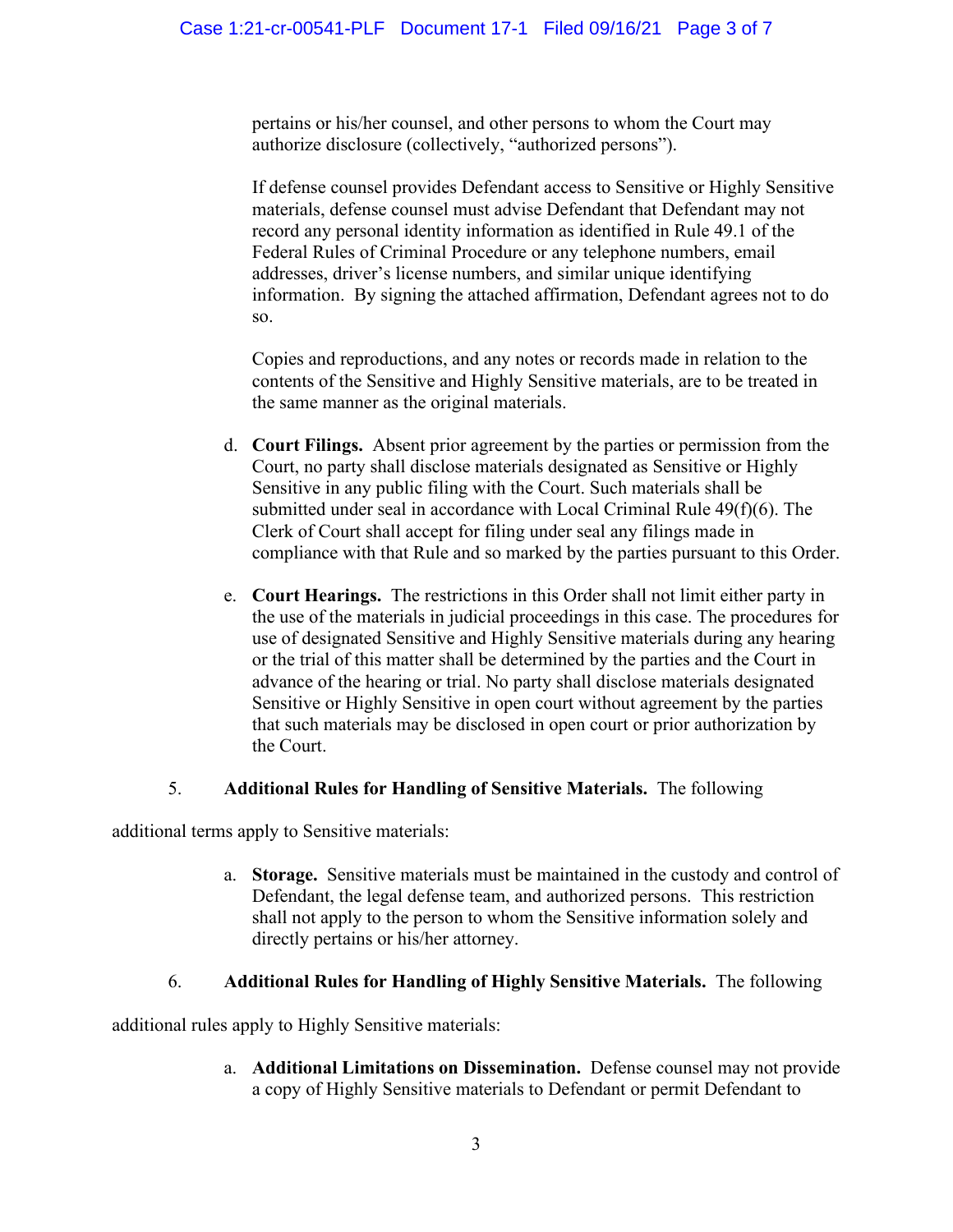view such materials unsupervised by defense counsel or an attorney, investigator, paralegal, or support staff person employed by defense counsel. The parties agree that defense counsel or an attorney, investigator, paralegal, or support staff person employed by defense counsel, may supervise Defendant by allowing access to Highly Sensitive materials through a cloudbased delivery system that permits Defendant to view the materials but does not permit Defendant the ability to download; provided that, prior to doing so, defense counsel first provides notice to the United States and allow the United States to file an objection with the Court if no agreement is reached.

- b. **Additional Limitations on Reproduction.** Counsel agrees that prior to showing materials to Defendant designated as Highly Sensitive, counsel or an attorney, investigator, paralegal, or support staff person employed by defense counsel will read Defendant the relevant parts of this Order, and remind Defendant of the consequences of violating the Order. If Defendant takes notes regarding Highly Sensitive materials, counsel or an attorney, investigator, paralegal, or support staff person employed by defense counsel must take reasonable steps to determine whether Defendant has copied any personal identity information as identified in Rule 49.1 of the Federal Rules of Criminal Procedure or any telephone numbers, email addresses, driver's license numbers, and similar unique identifying information.
- c. **Storage.** Highly Sensitive materials must be maintained in the custody and control of the legal defense team and authorized persons. This restriction shall not apply to the person to whom the Highly Sensitive information solely and directly pertains or his/her attorney.

# 7. **Viewing by Incarcerated Defendants.** If Defendant is in the custody of the

United States Marshals Service, defense counsel is authorized to provide a copy of discovery materials to the appropriate point of contact so that the defendant can view the discovery materials, subject to the terms of this Order.

8. **Disputes.** The parties shall make a good faith effort to resolve any dispute about a sensitivity designation before requesting the Court's intervention. The United States may agree to remove or reduce a sensitivity designation without further order of this Court. Whenever the redaction of specified information will resolve the basis for which a sensitivity designation was applied, the United States will agree to redaction, and such redaction will render the materials no longer subject to this Order. Any agreement to reduce or remove a sensitivity designation or to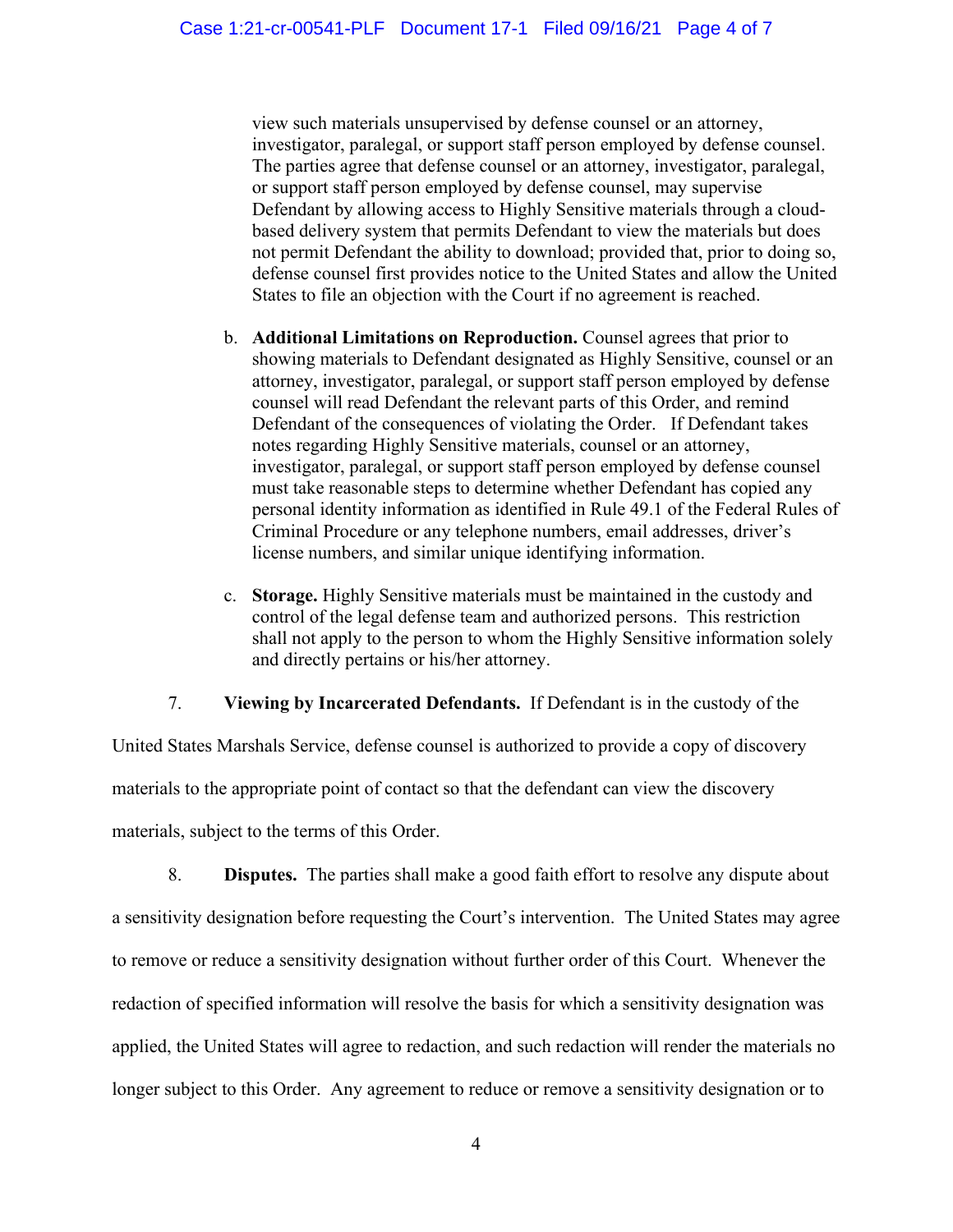#### Case 1:21-cr-00541-PLF Document 17-1 Filed 09/16/21 Page 5 of 7

redact specific information shall be memorialized in writing.

9. **Modification Permitted.** Nothing in this Order shall prevent any party from seeking modification of this Order nor prevent the defense from contesting a sensitivity designation. The parties agree that the burden of demonstrating the need for a protective order remains with the government at all times.

10. **Failure not Waiver.** The failure by the United States to designate any materials

as Sensitive or Highly Sensitive upon disclosure shall not constitute a waiver of the United

States' ability to later designate the materials as Sensitive or Highly Sensitive but the

government must separately identify and memorialize the changed status of those materials in

writing.

11. **Automatic Exclusions from this Order.** This Order does not apply to materials

that:

- a. Are, or later become, part of the public court record, including materials that have been received in evidence in this or other public trials or hearings;
- b. Were derived directly from Defendant or that pertain solely to Defendant. Examples of such materials include Defendant's own financial records, telephone records, digital device downloads, social media records, electronic communications, arrest records, and statements to law enforcement; <sup>2</sup> and
- c. Materials that the defense obtains by means other than discovery.

### 12. **Government's Discovery Obligations.** Nothing in this Order modifies the

United States' obligations at any stage of discovery in this case pursuant to Federal Rules of Criminal Procedure 16 and 26.2, Local Criminal Rule 5.1, 18 U.S.C. § 3500 (the Jencks Act), and the government's general obligation to produce exculpatory and impeachment information in

 $2$  Discoverable materials that were derived directly from Defendant or that pertain solely to Defendant are exempt from this Order regardless of whether the United States has designated any such materials as "Sensitive" or "Highly Sensitive" because the same materials are being provided or made available to co-defendants or other persons charged in connection with the events at the United States Capitol on January 6, 2021.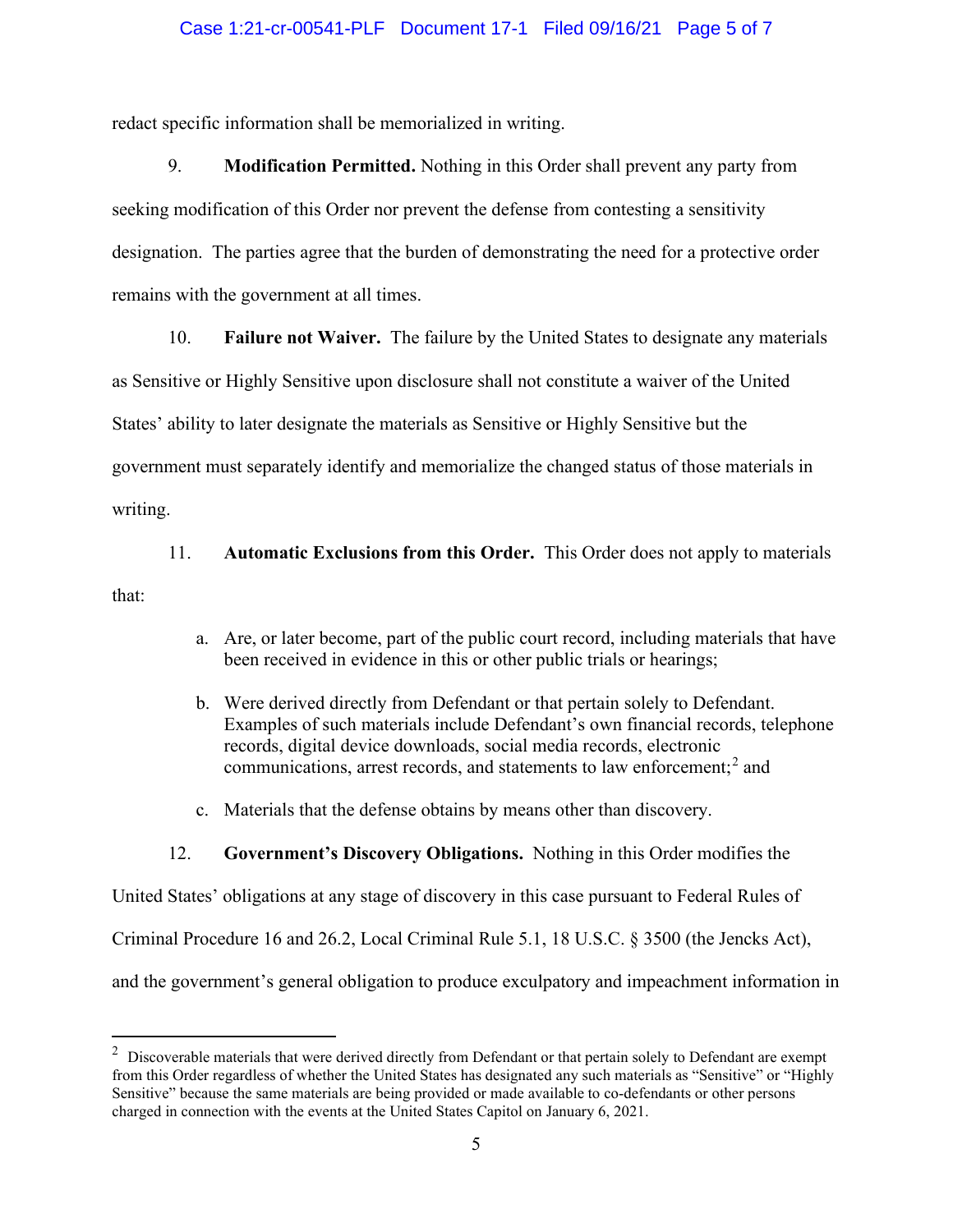#### Case 1:21-cr-00541-PLF Document 17-1 Filed 09/16/21 Page 6 of 7

criminal cases.

13. **Defense Counsel's Obligations.** Defense counsel must provide a copy of this Order to, and review the terms of this Order with, members of the legal defense team, Defendant, and any other person, before providing them access to Sensitive or Highly Sensitive materials. Defense counsel must obtain a fully executed copy of Attachment A before providing Defendant access to Sensitive or Highly Sensitive materials, and must file a copy with the Court within one week of execution.

14. **No Ruling on Discoverability or Admissibility**. This Order does not constitute a ruling on the question of whether any particular material is properly discoverable or admissible and does not constitute any ruling on any potential objection to the discoverability or admissibility of any material.

15. **Duration.** The terms of this Order shall remain in effect after the conclusion of this case and the parties shall be bound by it unless otherwise ordered by the Court.

**SO ORDERED** this \_\_\_\_\_ day of \_\_\_\_\_\_\_\_, 2021.

HONORABLE PAUL L. FRIEDMAN United States District Judge

\_\_\_\_\_\_\_\_\_\_\_\_\_\_\_\_\_\_\_\_\_\_\_\_\_\_\_\_\_\_\_\_\_\_\_\_\_